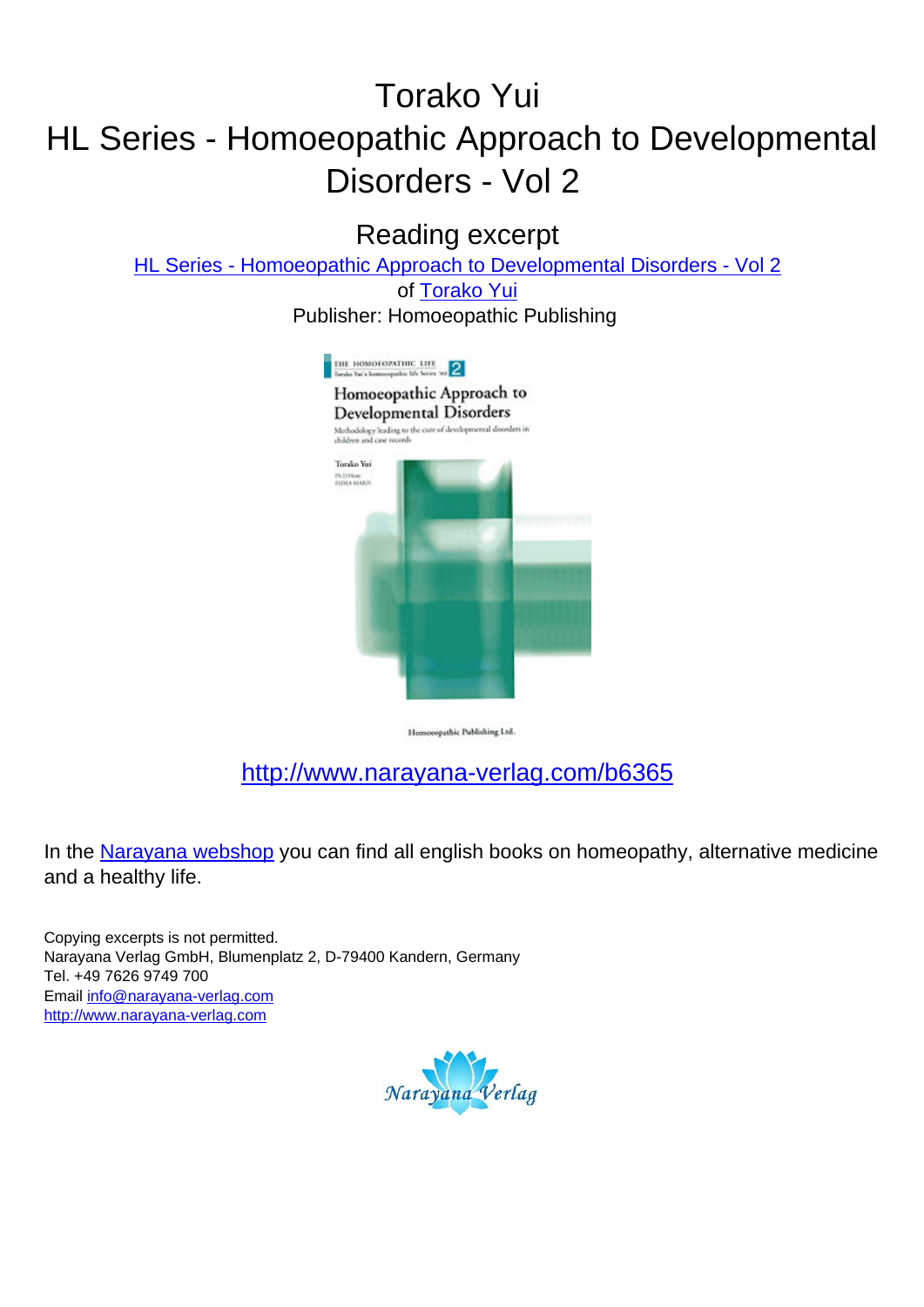Homoeopathic Approach to Developmental Disorders

#### **Table of Contents**

| Introduction - Abysmal darkness of iatrogenic disease        |
|--------------------------------------------------------------|
|                                                              |
| Homoeopathic approach brings new hope to children 16         |
| Chapter 1: The culprit for tormenting children is artificial |
| poison                                                       |
|                                                              |
|                                                              |
| Symptoms are extensive but are all "iatrogenic disease" 33   |
| Rapid increase of autism and                                 |
|                                                              |
| Law court admits the possible link between autism            |
|                                                              |
| Chapter 2: Case records of developmental disorders           |
| Case 1: Autism and retardation of speech and language        |
|                                                              |
| Case 2: Autism and attention deficit hyperactivity disorder  |
|                                                              |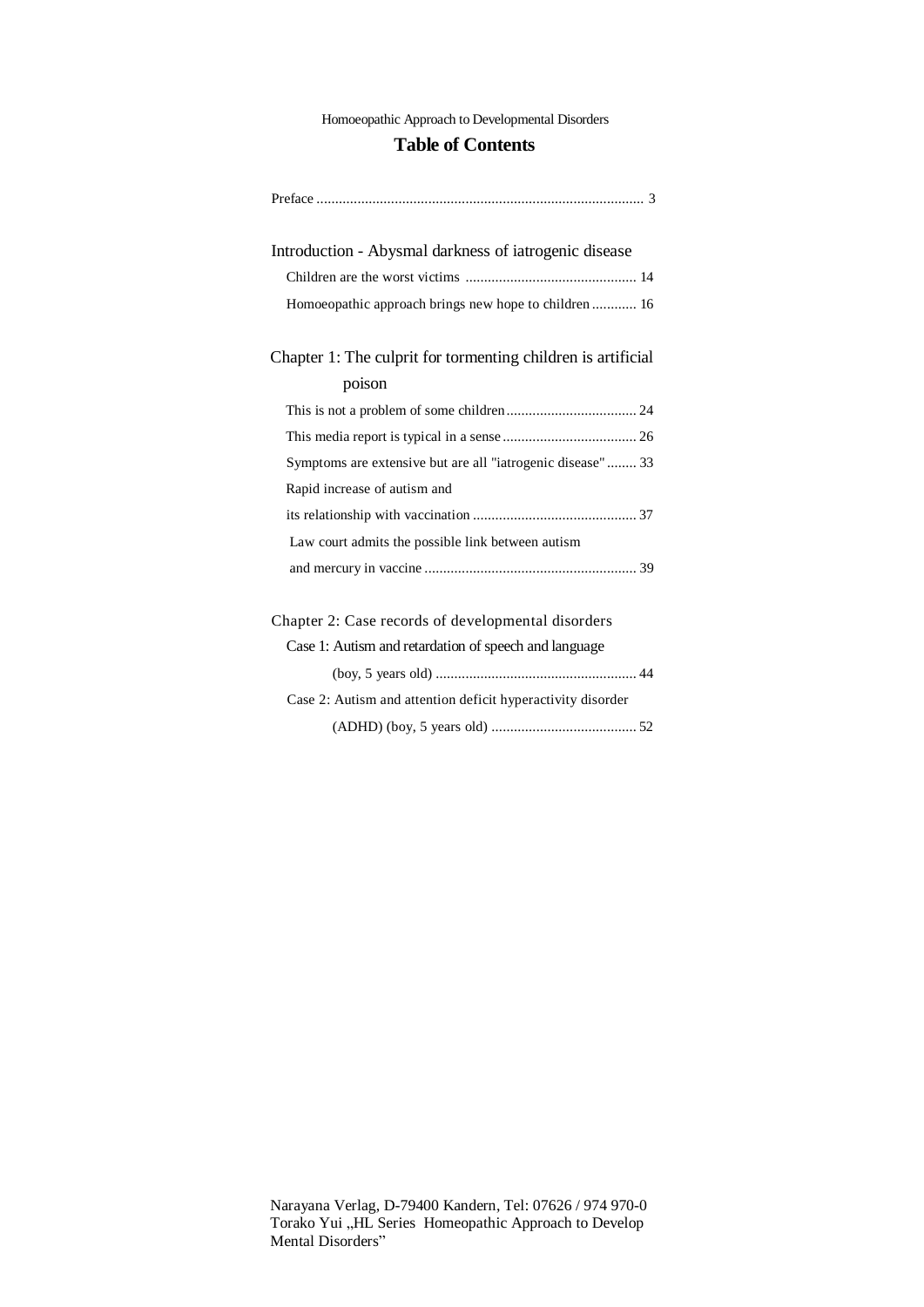| Case 3: Retardation of speech and language                 |
|------------------------------------------------------------|
|                                                            |
| Case 4: Autism, severe retardation of speech and language, |
| and attention deficit hyperactivity disorder (ADHD)        |
|                                                            |
| Case 5: Autism, epileptic disposition,                     |
|                                                            |
|                                                            |
| Case 7: Pervasive developmental disorder (retardation of   |
| speech and language) and autism                            |
|                                                            |

# Chapter 3: Case summary and analysis

| 1. Maternal conditions during pregnancy 110          |
|------------------------------------------------------|
|                                                      |
|                                                      |
|                                                      |
| 5. Remedy combination tincture for the intestine 114 |
| 6. Remedy combination tincture for stress relief 116 |
|                                                      |
| Developmental disorders and gender                   |
| - why does it happen more often to boys? 121         |
|                                                      |
|                                                      |
|                                                      |
|                                                      |

Table of Contents *9*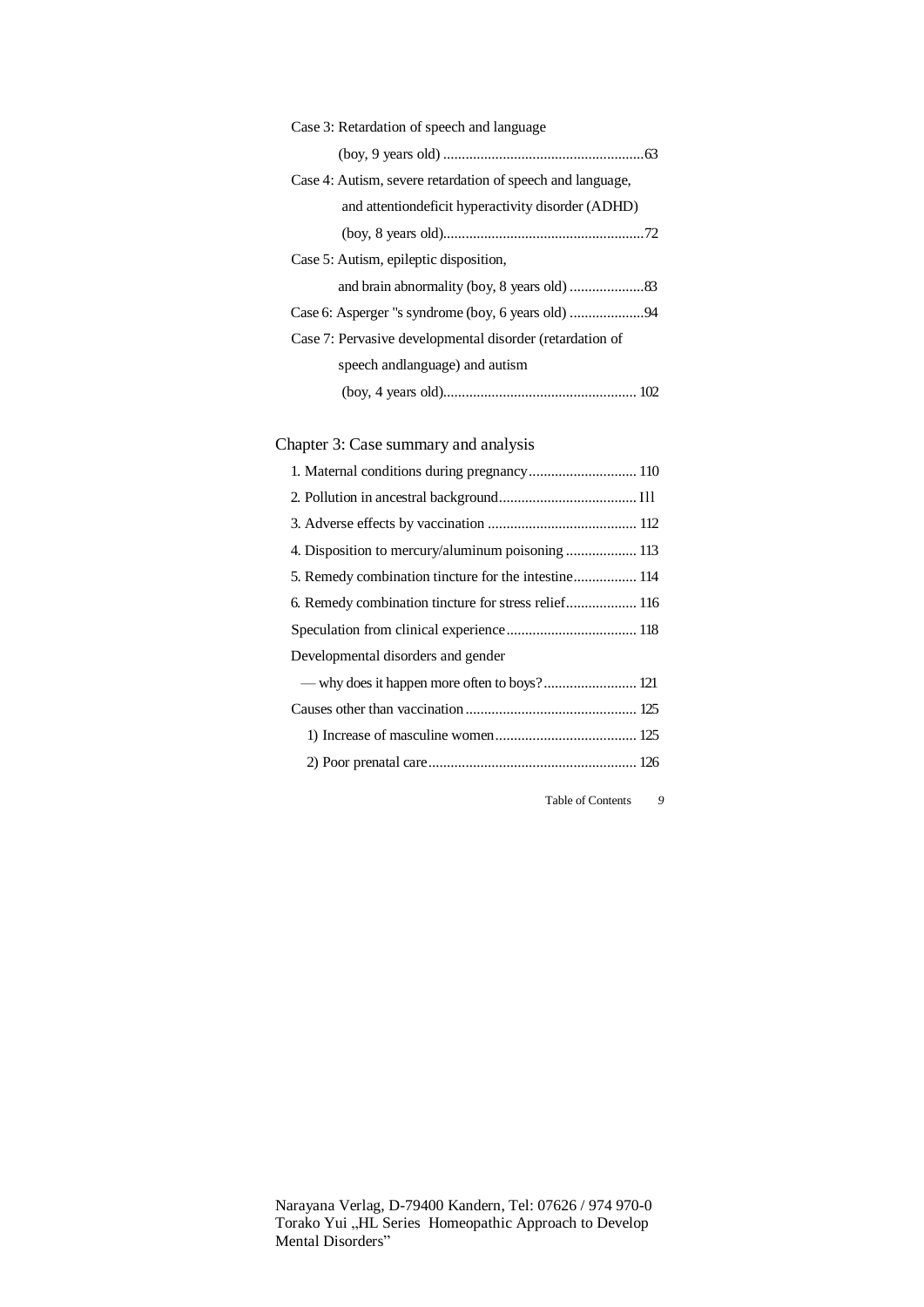| 4) Medication and psychological shock during |
|----------------------------------------------|
|                                              |

#### Chapter 4: What is destroying the brains of children?

| Hazardous effects by organic mercury (thimerosal) 135 |  |
|-------------------------------------------------------|--|
|                                                       |  |
|                                                       |  |
|                                                       |  |
|                                                       |  |
|                                                       |  |

# Chapter 5: Homoeopathic perspective on developmental

#### disorders

| From persistent clinical experience to remedy evolution  163 |
|--------------------------------------------------------------|
|                                                              |
| Many homoeopaths indicate                                    |
|                                                              |

## Chapter 6: Vaccination as the core of iatrogenic disease

| - the idea of vaccination is wrong |  |
|------------------------------------|--|
|                                    |  |

*10*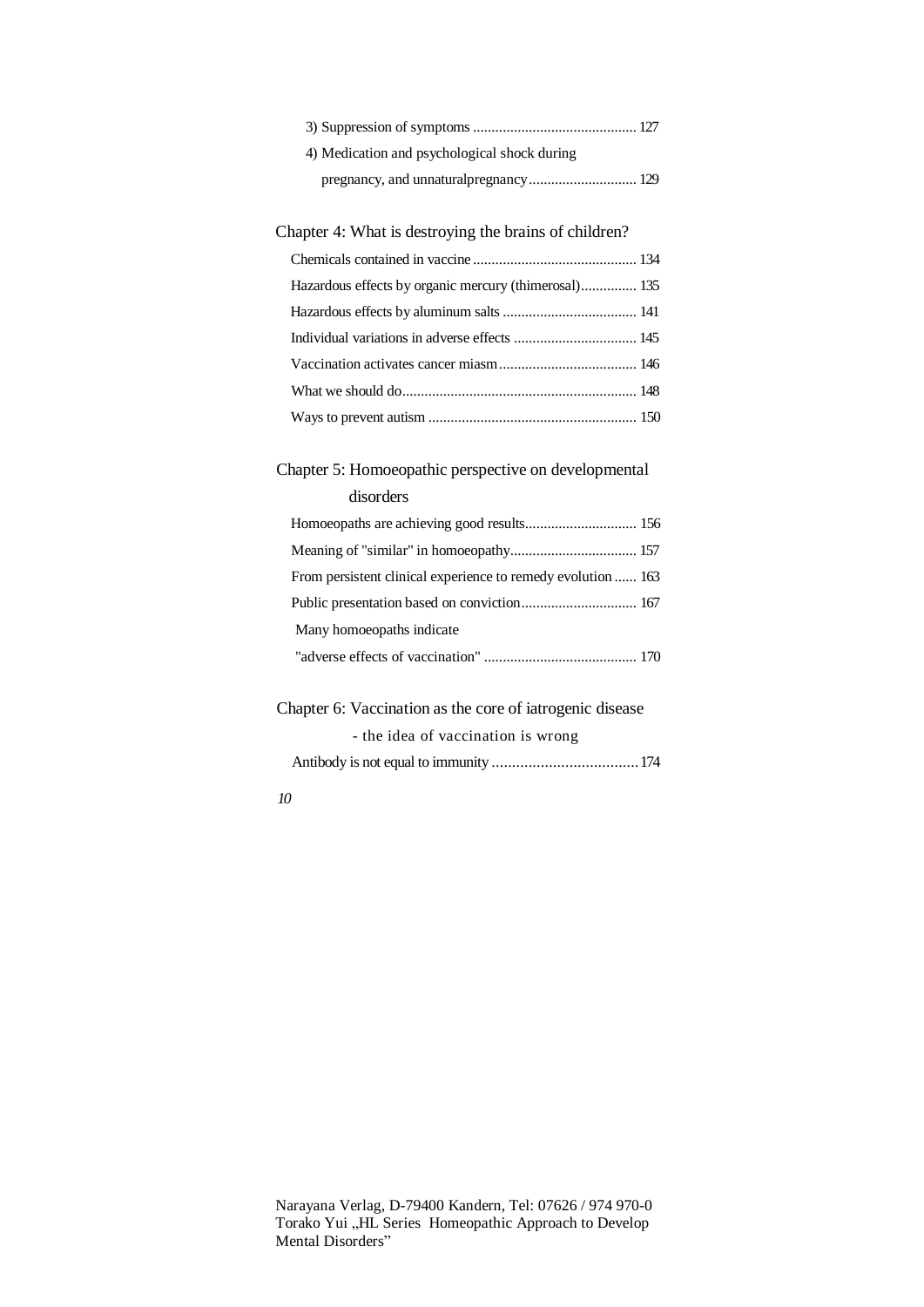| A chain of irrationality and                                 |
|--------------------------------------------------------------|
|                                                              |
| Vaccination before 3 years old is tremendously hazardous 181 |
| Mutations induced by confusion of the immune system  184     |
| Abnormal thymus gland is detrimental to                      |
|                                                              |

## Chapter 7: Homoeopathy is a light of hope

Table of Contents *11*